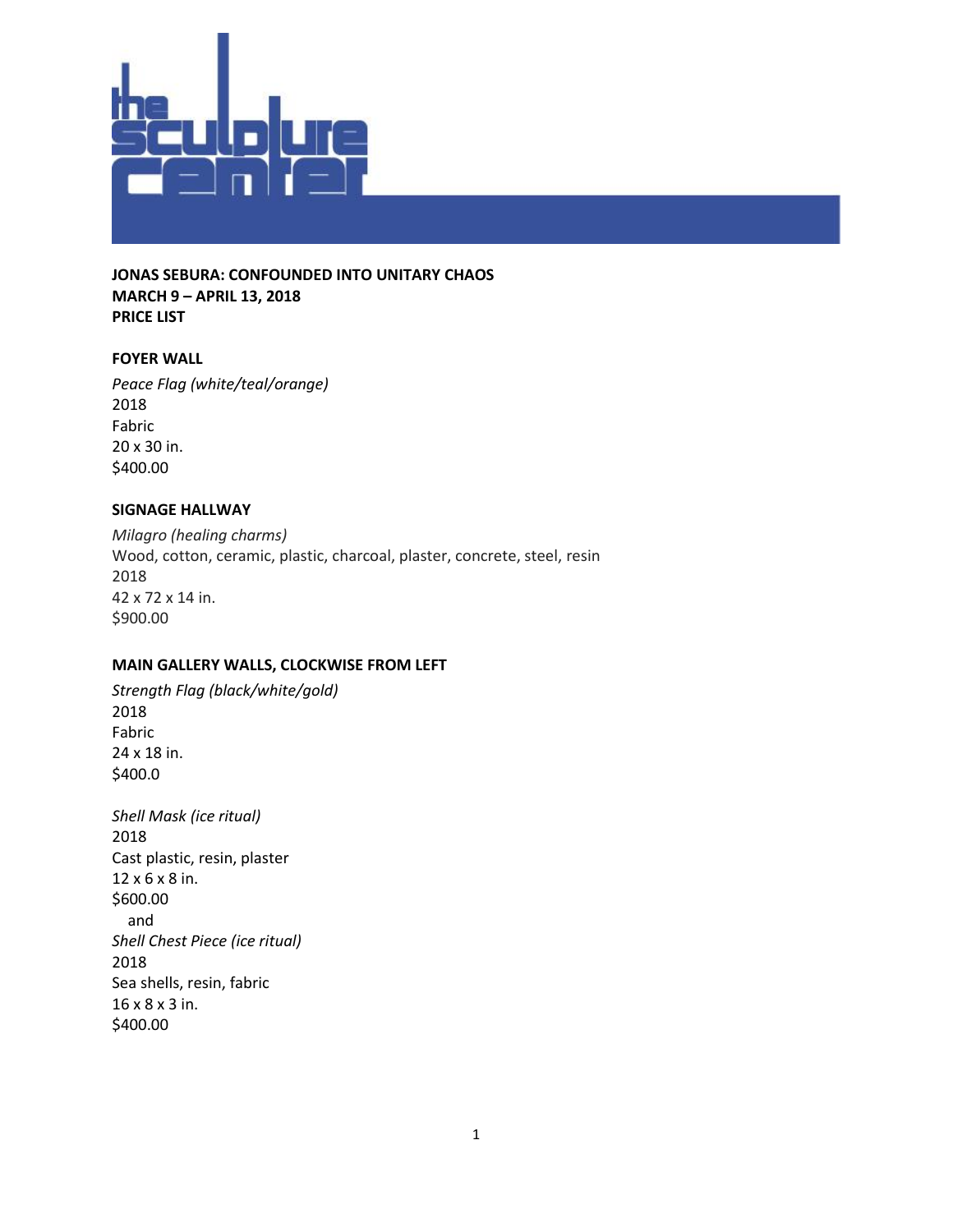*Corn husker (offering)* 2018 Corn, resin, clay 12 x 6 x 4 in. \$550.00

*Hair Mask (for knowledge and power)* 2018 Hair, resin 12 x 6 x 8 in. \$500.00

*Teeth Mask (control ritual)* 2017 Cast plastic, fabric 16 x 8 x 2 1/2 in. \$600.00

*Healer (abdomen pain)* 2017 Wood, ceramic, steel 24 x 8 x 48 in. \$500.00

*The Rise (for clarity and cleansing)* 2018 Cotton, dye 36 x 72 x 1/4 in. \$400.00

*In Search (finding place)* 2017 Wood, steel, ceramic, plastic 16 x 4 x 36 in. \$480.00

*Earth Flag (black/red/white)* 2018 Fabric 24 x 36 in. \$400.00

## **IN CENTER OF ROOM, LEFT TO RIGHT**

*The Other End* 2018 Wood, steel, plaster, hair 42 x 72 x 16 in. \$2,800.00